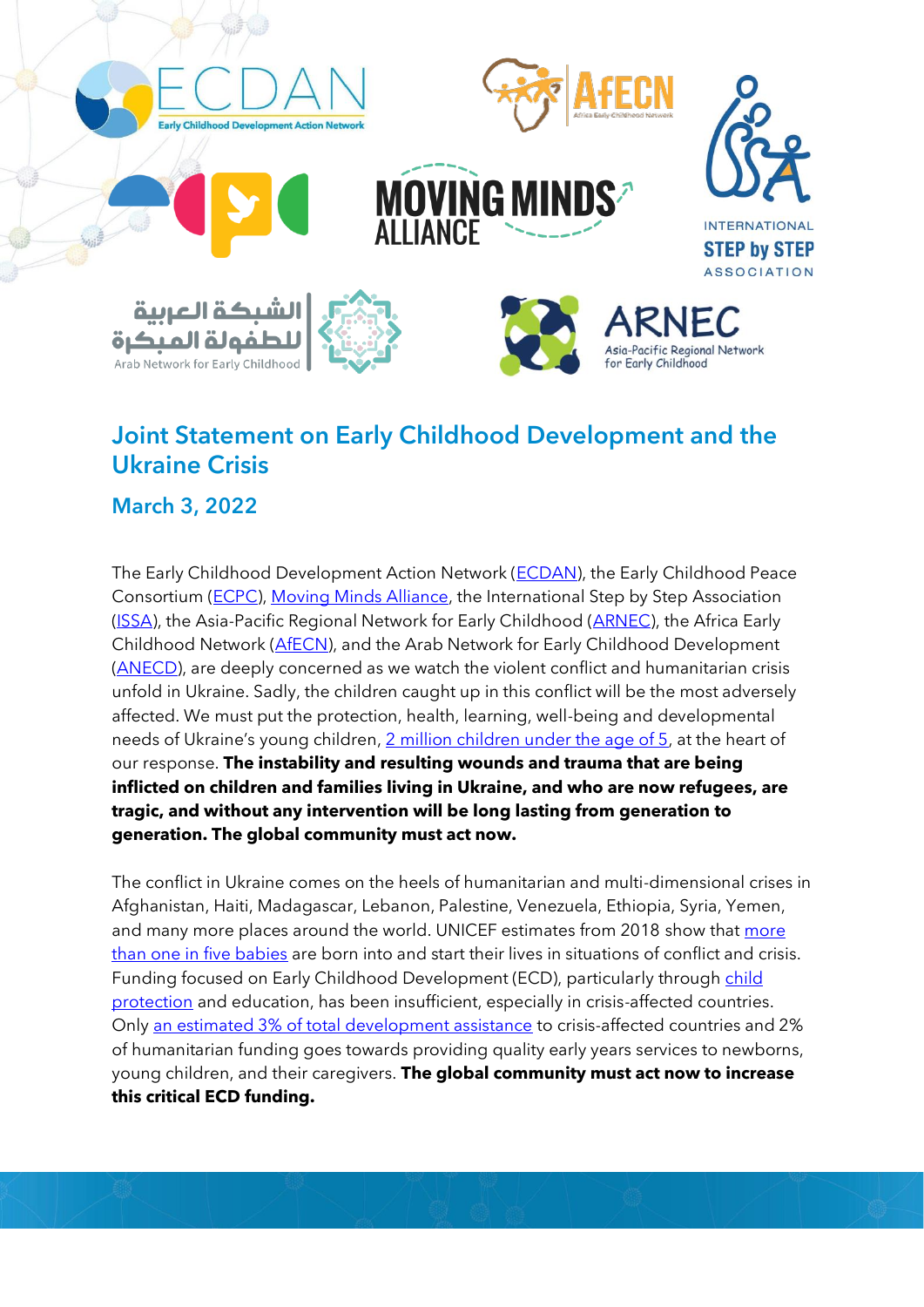An entire generation of children who live in or have recently migrated from Ukraine is at risk. [Many families](https://www.unhcr.org/news/briefing/2022/3/621deda74/unhcr-mobilizing-aid-forcibly-displaced-ukraine-neighbouring-countries.html) have already been forced to flee their homes. Before the present crisis began, 2.9 million people in Ukraine were already in need of humanitarian assistance, and 750 education facilities had been damaged due to the violent conflict that began in 2014. Th[e United Nations estimates](https://www.unhcr.org/news/press/2022/3/621e0aa74/un-seeks-us17-billion-humanitarian-needs-soar-ukraine-neighbouring-countries.html) that 12 million people inside Ukraine will need relief and protection, while more than 4 million refugees may need protection and assistance in neighboring countries in the coming months.

Displaced families have an immediate need for basic necessities including a safe place to live, adequate food, warm clothing, and clean water. The most vulnerable children need particular attention, such as [children with disabilities and special needs](https://www.easpd.eu/press-releases-detail/easpd-concrete-eu-action-needed-for-persons-with-disabilities-in-ukraine/) who may experience mobility challenges when fleeing for safety or have an immediate need for specialized support services or medication when arriving in host countries. **The international community must assure safe passage and protection of families fleeing the destruction. We also call on host and transit countries to ensure the best interests of children, including providing gender-sensitive services, protecting children from abuse, and ensuring the provision of psychosocial support and learning opportunities as an essential element of interventions to support children and their caregivers.**

We know that holistic early childhood development services are CRUCIAL to mitigate the current and long-term impact of the adversities facing so many of the children and families in Ukraine and in the neighboring countries.

Governments, donors, and other international actors must respond with urgency to protect and support all young children and their families in Ukraine and those seeking refuge in neighboring countries. Safeguarding young children impacted by the current crisis and prioritizing their survival, development, and protection is not only necessary to alleviate suffering and uphold their rights but will also drive economic recovery and build a strong foundation for peace and security, resilience, social justice, and social cohesion.

"It's not too late to save this generation from the scourge of war," says UN Secretary-General [António Guterres](https://news.un.org/en/story/2022/02/1112662), "We need peace". The international community must act NOW to minimize the enduring impact that this conflict will have on the lives of young children and their families. The signing organizations of this statement have mobilized resources, have efforts underway in Ukraine and neighboring countries, and stand ready to provide our expertise to other planners and implementers of the humanitarian response.

**We call on governments and donors to direct funds to support all families, including those who are displaced, who are struggling to keep their children safe and to meet their children's basic needs including access to psychosocial services.** This includes expanded investments in the five components of **nurturing care** (good health, adequate